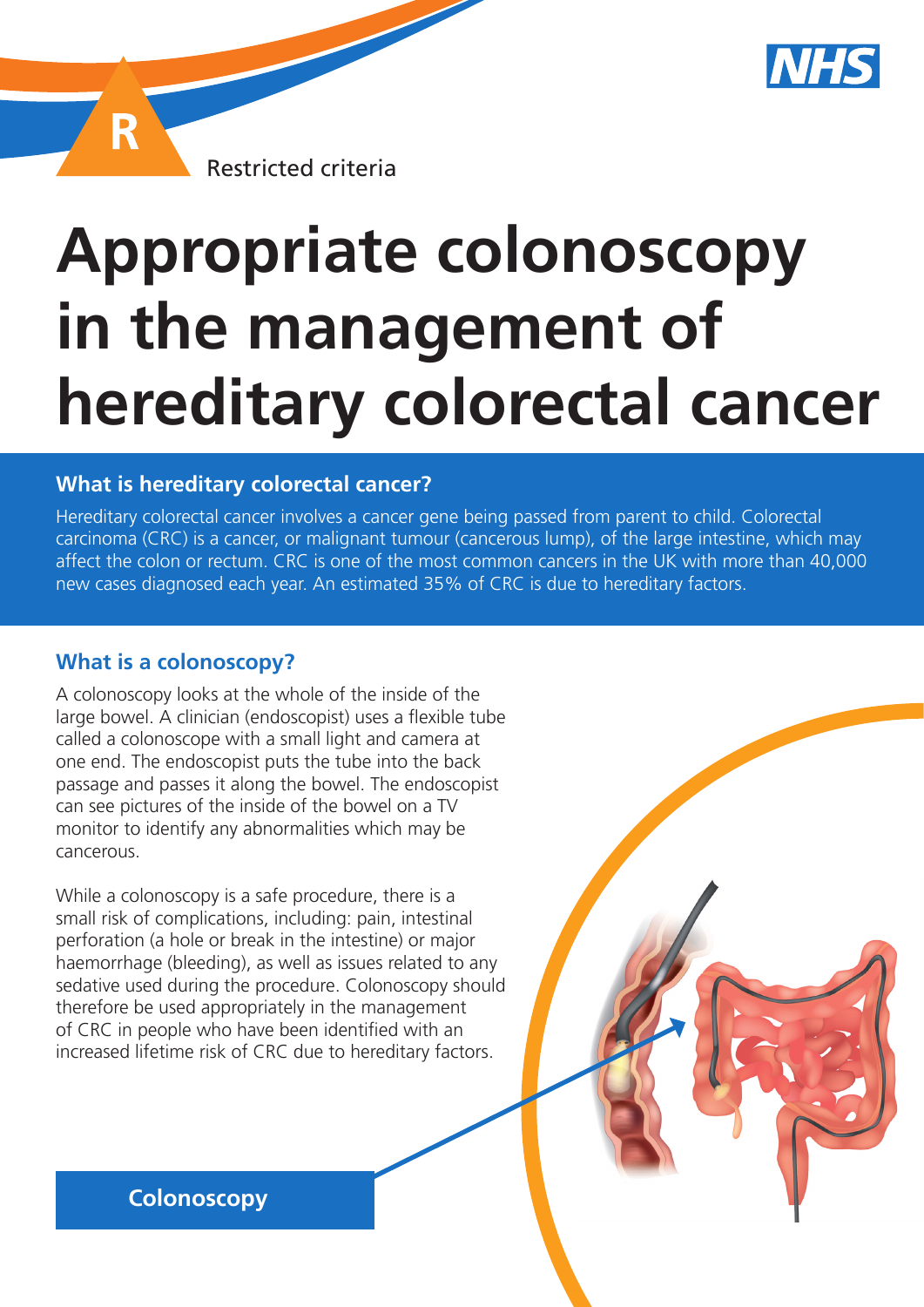# **Patient eligibility criteria**

# **Family history of CRC**

Individuals with moderate familial CRC risk will be offered:

• A one-off colonoscopy at the age of 55 years.

subsequent colonoscopic surveillance should be performed as determined by post polypectomy (the procedure to remove small growths called polyps) surveillance guidelines.

## **Individuals with what is clinically determined as high familial CRC risk will be offered:**

a colonoscopy every 5 years at the age of 40 to 75 years.

#### **Lynch Syndrome (an inherited condition that can increase the risk of developing colorectal cancer) and Lynch-like Syndrome**

Depending on the variants of this syndrome, individuals will be offered:

- colonoscopic surveillance every 2 years at the age of 25 to 75 years, or
- every 2 years at the age of 35 to 75 years.

For individuals with Lynch-like Syndrome, individuals will be offered:

• colonoscopic surveillance every 2 years at the age of 25 to 75 years.

# **Early Onset CRC (EOCRC)**

Individuals diagnosed with CRC under 50 years of age, where hereditary CRC symptoms have been excluded, will be offered:

• standard post-CRC colonoscopy surveillance after 3 years, then continued colonoscopic surveillance every 5 years until eligible for national screening.

# **Serrated Polyposis Syndrome (SPS) (a rare condition characterised by serrated polyps in the colon and/or rectum).**

Individuals with SPS will be offered:

- colonoscopic surveillance every year from diagnosis once the colon has been cleared of all lesions 5mm or larger in size.
- if no polyps 10mm or larger in size are identified at subsequent surveillance examinations, the interval can be extended to every 2 years.

First degree relatives (parents, children and siblings) of patients with SPS, will be offered:

- an index colonoscopic screening examination (a first test to compare with follow-ups) at age 40, or 10 years prior to the diagnosis of the index case (the age of the first person in the family to have a recorded case of the disease).
- a surveillance colonoscopy every 5 years until age 75 years, unless polyp burden (the number of polyps the patient has/or has had) indicates an examination is required earlier according to postpolypectomy surveillance guidelines.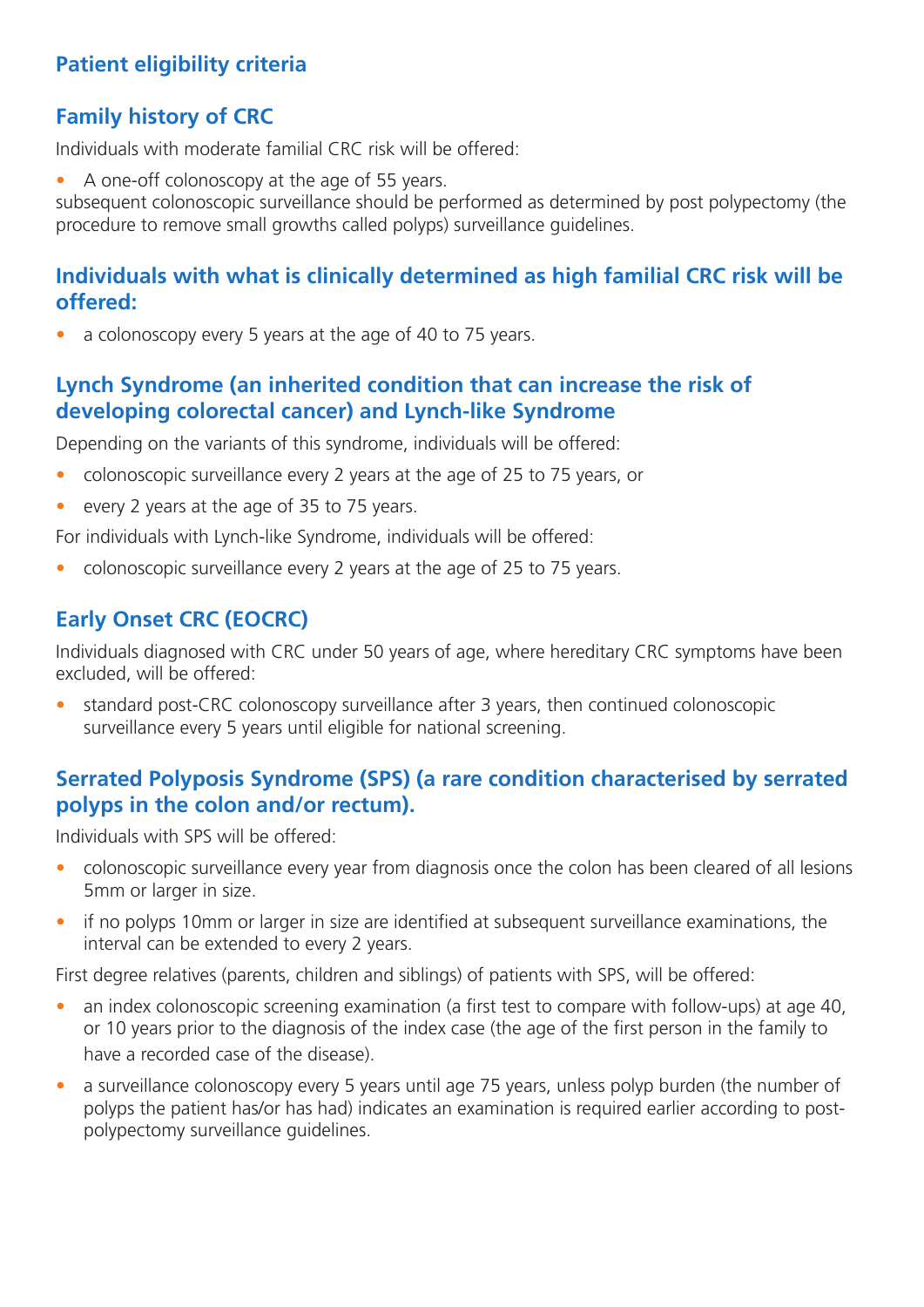#### **Multiple Colorectal Adenoma (MCRA) (characterised by 10 or more metachronous adenomas - small tubular lesions):**

Individuals with MCRA will be offered:

- annual colonoscopic surveillance from diagnosis to age 75 years after the colon has been cleared of all lesions 5mm or greater in size.
- if no polyps 10mm or greater in size are identified at subsequent surveillance examinations, the interval can be extended to every 2 years.

## **Familial Adenomatous Polyposis (FAP) (a rare inherited cancer characterised by hundreds/thousands of pre-cancerous colorectal polyps).**

Individuals who have received confirmation that they have FAP on predictive genetic testing (a test to predict the future risk of disease for individuals without symptoms) will be offered:

- colonoscopic surveillance from the age of 12-14 years.
- then offered surveillance colonoscopy every 1-3 years, depending on their genetic and medical history.

Individuals who have a first degree relative with a clinical diagnosis of FAP (i.e."at risk") and in whom an APC (Adenomatous Polyposis Coli) gene mutation has not been identified (mutations in the APC gene may result in colorectal cancer) will be offered:

- colorectal surveillance from 12-14 years of age.
- then offered every 5 years until either a clinical diagnosis is made and they are managed as FAP or the national screening age is reached.

## **MUTYH-associated Polyposis (MAP) (this is a gene mutation which can make it more likely that cancer of the colon will develop).**

Individuals with MAP will be offered:

• colorectal surveillance from 18-20 years of age, and if surgery is not undertaken, repeated annually.

For individuals who are monoallelic MUTYH pathogenic variant carriers (when only one of the two copies of a gene is active, while the other is silent):

the risk of colorectal cancer is not sufficiently different to that of the general population to meet the requirements for screening and so more regular colonoscopy is not recommended.

# **Peutz-Jeghers Syndrome (PJS) (rare inherited disease characterised by a rare type of polyp)**

Individuals with PSJ who do not show symptoms will be offered:

- colorectal surveillance from 8 years of age.
- but if the baseline colonoscopy is normal, this will be deferred until 18 years of age. However, if polyps are found at baseline examination, a colonoscopy will be repeated every 3 years.

For patients with symptoms, investigations will begin at an earlier age.